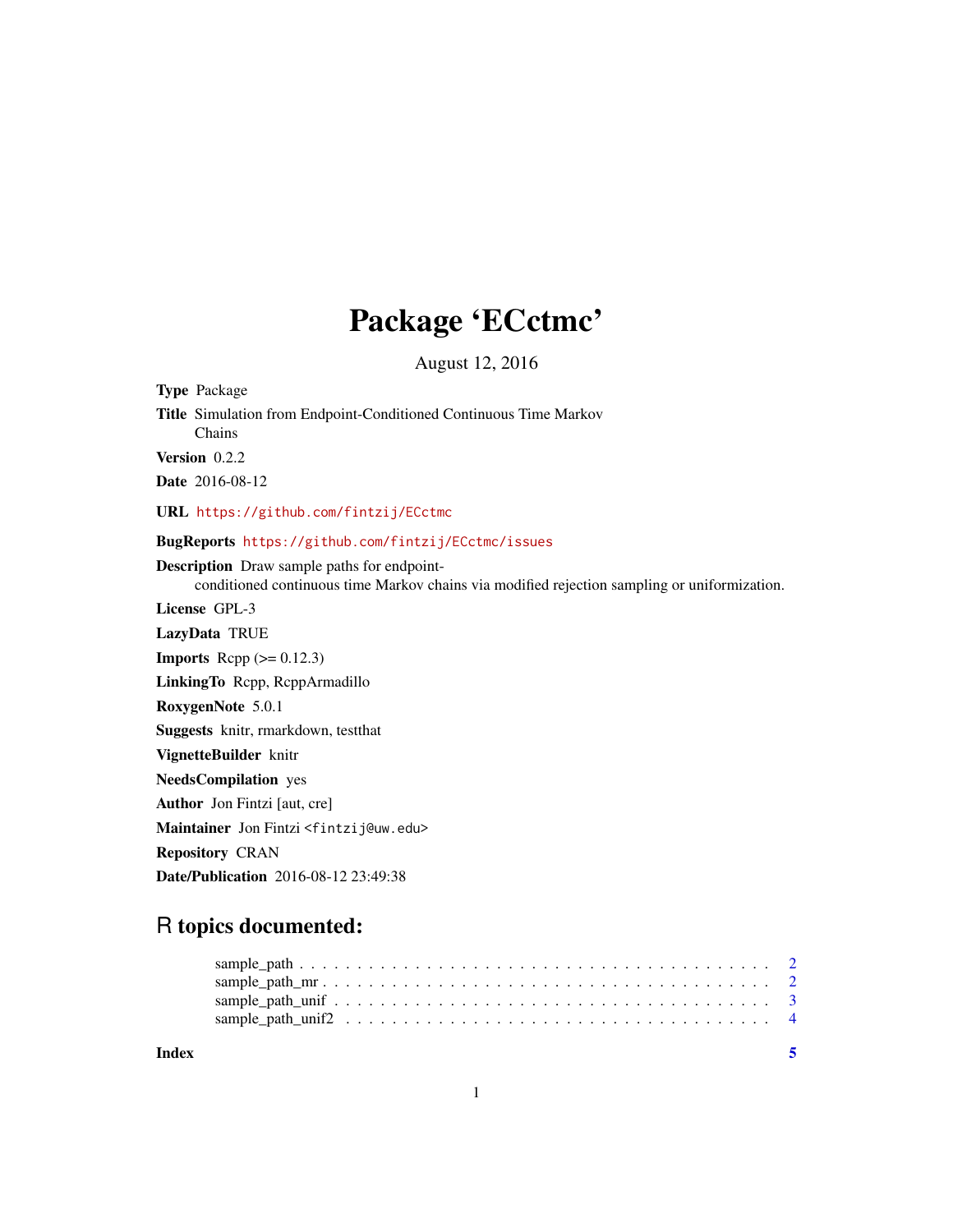<span id="page-1-0"></span>

#### Description

Sample path from the distribution of an endpoint-conditioned CTMC.

#### Usage

```
sample_path(a, b, t0, t1, Q, method = "mr", npaths = 1, eigen_vals = NULL,
eigen_vecs = NULL, inverse_vecs = NULL)
```
#### Arguments

| a, b         | States at the left and right endpoints of the interval, given as row numbers of the<br>CTMC rate matrix |
|--------------|---------------------------------------------------------------------------------------------------------|
| t0. t1       | Times for the left and right endpoints of the interval.                                                 |
| 0            | CTMC rate matrix.                                                                                       |
| method       | Either "mr" corresponding to modified rejection sampling, or "unif" for uni-<br>formization.            |
| npaths       | optional argument for the number of sample paths to simulate.                                           |
| eigen_vals   | optional vector of eigen values of Q.                                                                   |
| eigen_vecs   | optional matrix of eigen vectors of Q.                                                                  |
| inverse_vecs | optional inverse of the eigen vector matrix.                                                            |

#### Value

sample\_path returns either a matrix with a sample path or a list of matrices of sample paths.

#### Examples

```
sample\_path(1, 2, 0, 5, matrix(c(-0.49, 0.49, 0.51, -0.51), nrow = 2, byrow = TRUE))
```

| sample_path_mr | Simulate a sample path from an endpoint conditioned CTMC by mod- |
|----------------|------------------------------------------------------------------|
|                | <i>ified rejection sampling.</i>                                 |

#### Description

Simulate a sample path from an endpoint conditioned CTMC by modified rejection sampling.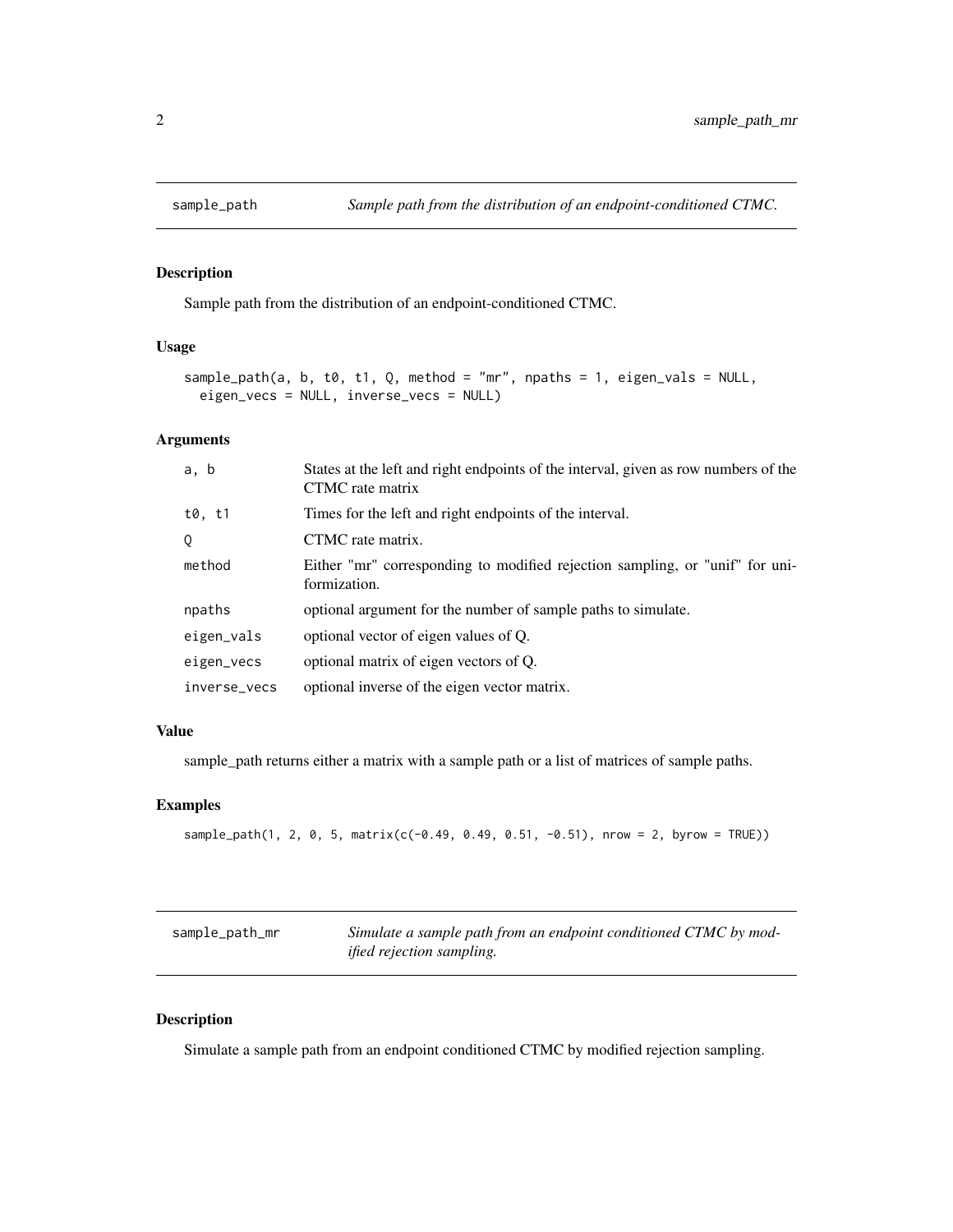#### <span id="page-2-0"></span>sample\_path\_unif 3

#### Usage

sample\_path\_mr(a, b, t0, t1, Q)

#### Arguments

| States at the interval endpoints, provided as integers corresponding to rows of<br>a. b<br>the CTMC rate matrix. |  |
|------------------------------------------------------------------------------------------------------------------|--|
| t0. t1<br>times of the interval endpoints                                                                        |  |
| CTMC rate matrix                                                                                                 |  |

#### Value

matrix whose first column is the sequence of transition times bookended by interval endpoints, and whose second column is the sequence of states

| sample_path_unif | Simulate a sample path from an endpoint conditioned CTMC by uni- |
|------------------|------------------------------------------------------------------|
|                  | <i>formization.</i>                                              |

#### Description

Simulate a sample path from an endpoint conditioned CTMC by uniformization.

#### Usage

```
sample_path_unif(a, b, t0, t1, Q)
```
#### Arguments

| a. b   | States at the interval endpoints, provided as integers corresponding to rows of<br>the CTMC rate matrix. |
|--------|----------------------------------------------------------------------------------------------------------|
| t0. t1 | times of the interval endpoints                                                                          |
|        | CTMC rate matrix                                                                                         |

#### Value

matrix whose first column is the sequence of transition times bookended by interval endpoints, and whose second column is the sequence of states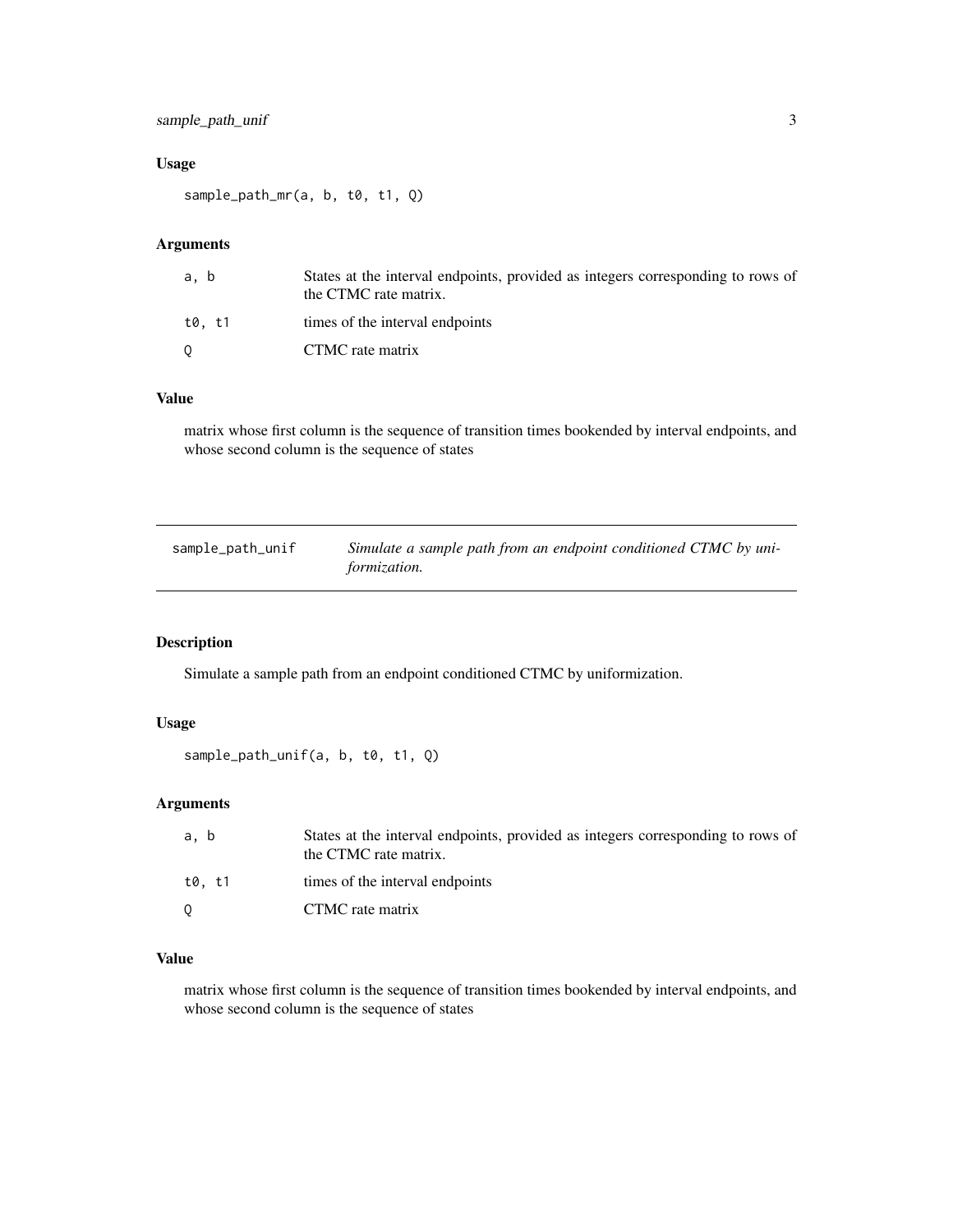<span id="page-3-0"></span>sample\_path\_unif2 *Simulate a sample path from an endpoint conditioned CTMC by uniformization using pre-computed eigen-values.*

#### Description

Simulate a sample path from an endpoint conditioned CTMC by uniformization using pre-computed eigen-values.

#### Usage

```
sample_path_unif2(a, b, t0, t1, Q, eigen_vals, eigen_vecs, inverse_vecs)
```
#### Arguments

| a, b         | States at the interval endpoints, provided as integers corresponding to rows of<br>the CTMC rate matrix. |
|--------------|----------------------------------------------------------------------------------------------------------|
| t0. t1       | times of the interval endpoints                                                                          |
|              | CTMC rate matrix                                                                                         |
| eigen_vals   | vector of eigen values of Q.                                                                             |
| eigen_vecs   | matrix of eigen vectors of Q.                                                                            |
| inverse_vecs | inverse of the eigen vector matrix.                                                                      |

#### Value

matrix whose first column is the sequence of transition times bookended by interval endpoints, and whose second column is the sequence of states